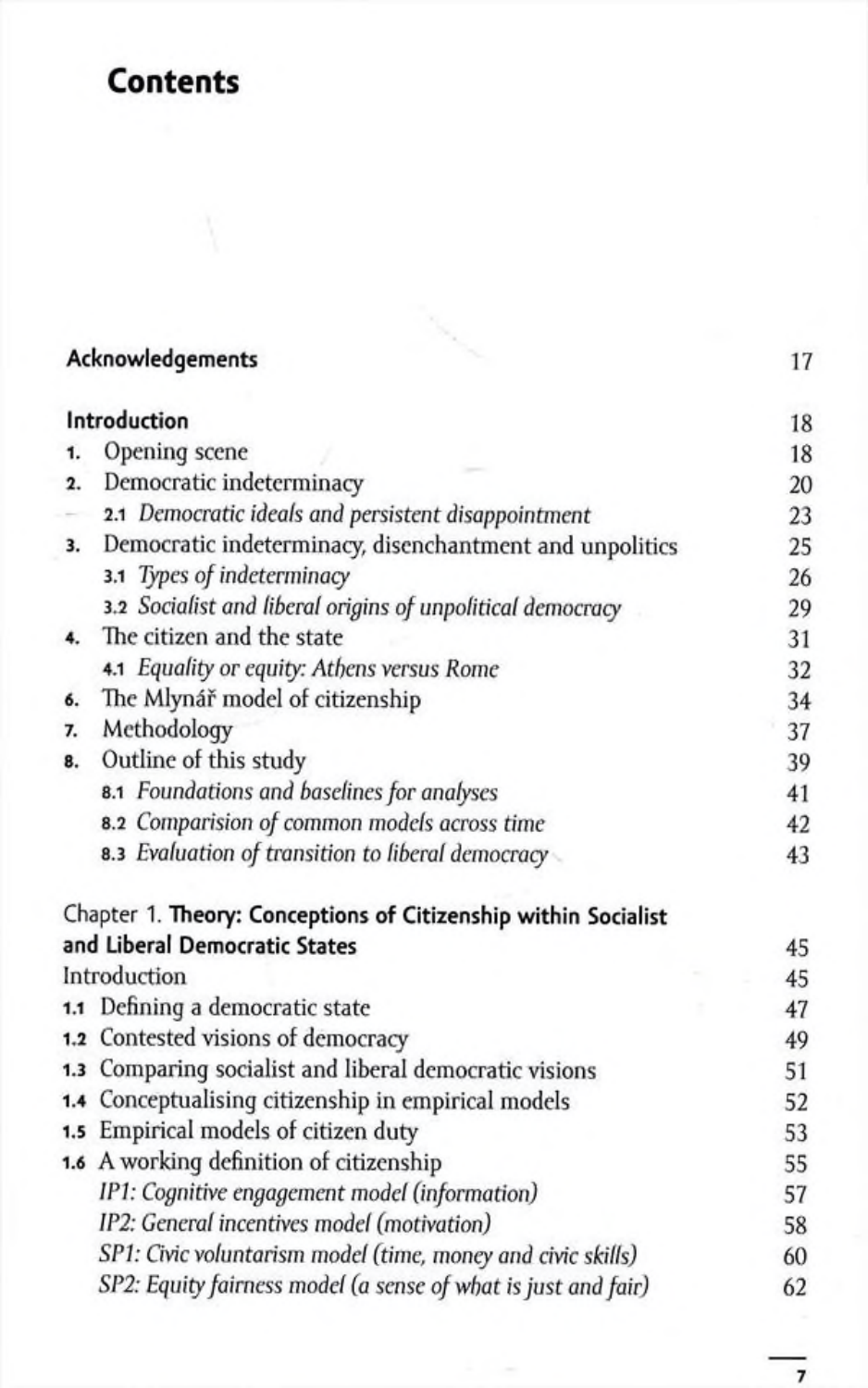| SP3: Social capital model (social interaction)                           | 64  |
|--------------------------------------------------------------------------|-----|
| 1.7 Complementary and rival models of citizen action                     | 68  |
| Conclusion                                                               | 70  |
|                                                                          |     |
| PART 1. POLITICAL ATTITUDES AND ASPIRATIONS UNDER                        |     |
| SOCIALIST DEMOCRACY                                                      | 73  |
| Chapter 2. Political Attitudes under Socialist Democracy                 |     |
| in Czechoslovakia in 1968                                                | 74  |
| Introduction                                                             | 74  |
| 2.1 Analysis of the May 1968 survey by members of the Mlynář team        | 76  |
| 2.2 Quality of the May 1968 survey data                                  | 78  |
| 2.2.1 Subgroup profile of survey response effects                        | 80  |
| 2.2.2 Modelling survey bias effects                                      | 83  |
| 2.2.3 Survey response bias modelled as random intercepts                 | 85  |
| 2.2.4 Survey response bias modelled as heteroscedasticity                | 88  |
| 2.3 Citizen consensus and support for democracy                          | 91  |
| 2.3.1 Public attitudes, level of consensus and climate of opinion        | 92  |
| 2.4 Structure of political attitudes in May 1968                         | 93  |
| 2.4.1 Unidimensional preference scaling results                          | 94  |
| Exploratory factor analysis (EFA) results<br>2.4.2                       | 95  |
| 2.4.3 Comparison of the political attitudes of Czechs and Slovaks        | 100 |
| 2.4.4 Structure of attitudes and survey response bias                    | 103 |
| Conclusion                                                               | 105 |
| Chapter 3. Structure of Democratic Attitudes and Popular Support         |     |
| for Pluralism under Socialist Democracy                                  | 107 |
| Introduction                                                             | 107 |
| 3.1 Structure of Czechoslovak citizens' attitudes                        | 109 |
| 3.1.1 Structural Equation Modelling (SEM)                                | 110 |
| 3.2 Modelling political attitudes using EFA and CFA                      | 112 |
| 3.2.1 Structure of political attitudes in 1968: Czechs versus Slovaks    | 115 |
| 3.3 Modelling attitudes toward pluralism                                 | 117 |
| Modelling citizen support for greater pluralism under socialism<br>3.3.1 | 119 |
| 3.3.2 Modelling results for citizens' attitudes toward pluralism         | 122 |
| 3.4. Attitudinal determinants of citizen duty under socialism            | 125 |
| 3.4.1. Attitudinal explanations of citizen activism                      | 127 |
| 3.4.2 Differences between Czechs and Slovaks                             | 128 |
| Conclusion                                                               | 135 |

8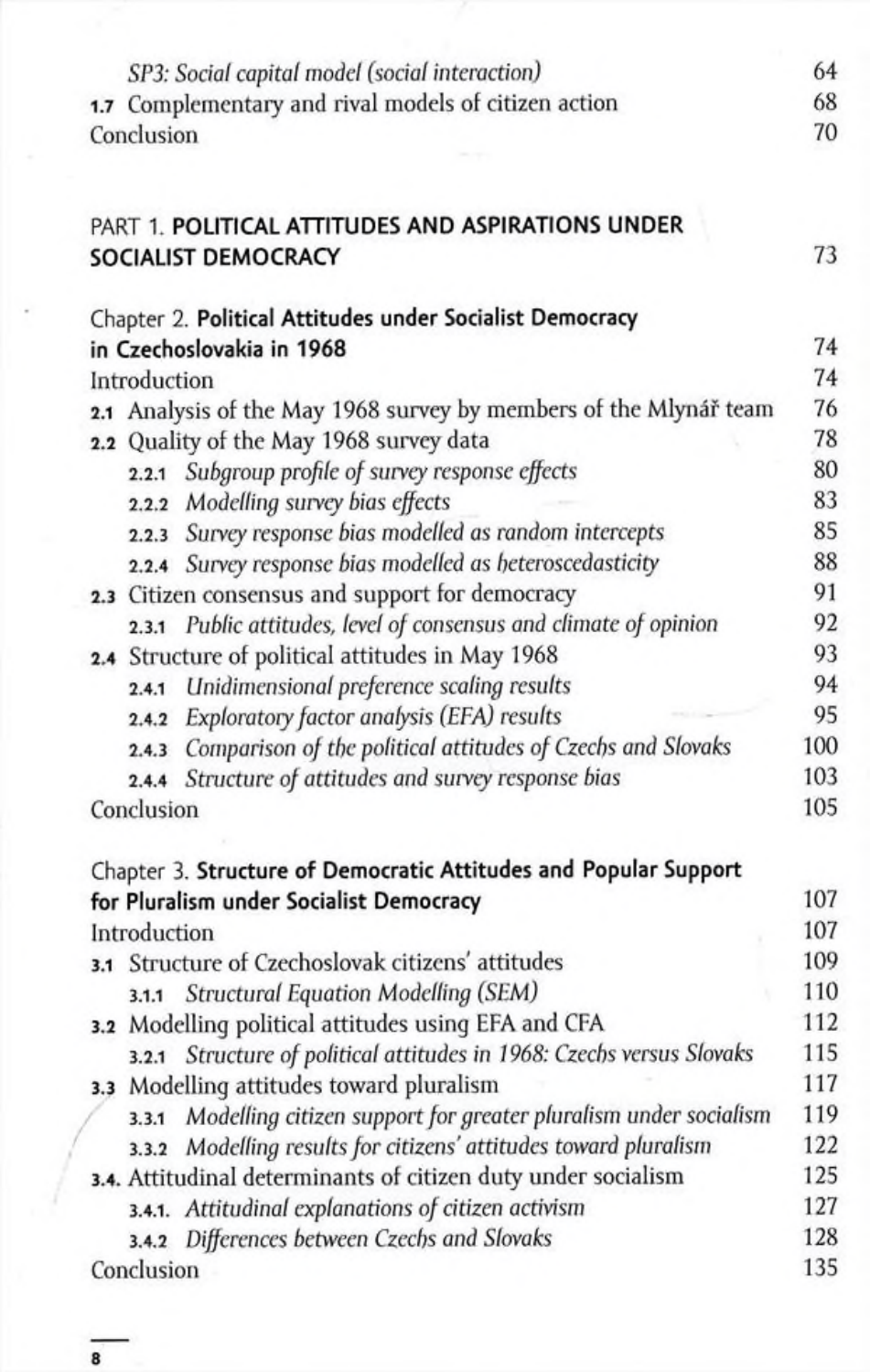|     |              | Chapter 4. Opinion Preferences and Their Expression under Socialism:                                                         |     |
|-----|--------------|------------------------------------------------------------------------------------------------------------------------------|-----|
|     |              | <b>Evidence for Spiral of Silence Effects</b>                                                                                | 137 |
|     | Introduction |                                                                                                                              | 137 |
|     |              | 4.1 Spiral of silence, attitudes and their expression                                                                        | 139 |
|     |              | 4.1.1 Dynamic aspects of the spiral of silence theory                                                                        | 142 |
|     |              | 4.2 Expression of political attitudes and spiral of silence effects                                                          | 145 |
|     |              | 4.2.1 Linking personal opinions with current and future majority                                                             |     |
|     |              | positions                                                                                                                    | 146 |
|     |              | 4.2.2 Operationalisation of current and future majority opinion                                                              | 148 |
|     |              | 4.2.3 Endogeneity among the explanatory variables                                                                            | 149 |
|     |              | 4.2.4 Direct determinants of expressing an opinion                                                                           | 149 |
|     |              | 4.3 Data and modelling strategy                                                                                              | 151 |
|     |              | 4.3.1 Modelling strategy: path analysis                                                                                      | 155 |
|     |              | 4.4 Empirical results                                                                                                        | 157 |
|     |              | 4.4.1 Path analysis modelling results                                                                                        | 159 |
|     | Conclusion   |                                                                                                                              | 164 |
|     |              | Chapter 5. Were Czechoslovak Citizens Satisfied under Communism?<br>Subjective Well-being under Socialist Democracy prior to |     |
|     |              | the Prague Spring Reforms                                                                                                    | 167 |
|     | Introduction |                                                                                                                              | 167 |
|     |              | 5.1 Subjective well-being, striving and regime support                                                                       | 169 |
| 5.2 |              | What is SASS and what does it measure?                                                                                       | 171 |
|     | 5, 2.1       | Is interpersonal comparison possible with SASS measures?                                                                     | 174 |
|     |              | 5.2.2 Substantive interpretation of SASS scores                                                                              | 174 |
|     |              | 5.3 Modelling individual aspirations under socialist democracy                                                               | 175 |
|     |              | 5.3.1 Attitudinal orientation and striving                                                                                   | 177 |
|     | 5.3.2        | Information effects and individual aspirations                                                                               | 179 |
|     |              | 5.3.3 Efficacy and subjective well-being                                                                                     | 180 |
|     |              | 5.3.4 Sense of dissatisfaction and unfairness and SASS scores                                                                | 181 |
|     |              | 5.3.5 Social position and life satisfaction                                                                                  | 182 |
|     |              | 5.4 Results of empirical analysis                                                                                            | 184 |
|     | 5.4.1        | Profile of the subjective well-being scales                                                                                  | 185 |
|     | 5.4.2        | Determinants of subjective well-being                                                                                        | 187 |
|     | 5, 4, 3      | Model fit and 'best' explanation of subjective well-being                                                                    | 191 |
|     | 5.4.4        | Comparison of subjective well-being under socialist and                                                                      |     |
|     |              | liberal democracy                                                                                                            | 195 |
|     | Conclusion   |                                                                                                                              | 197 |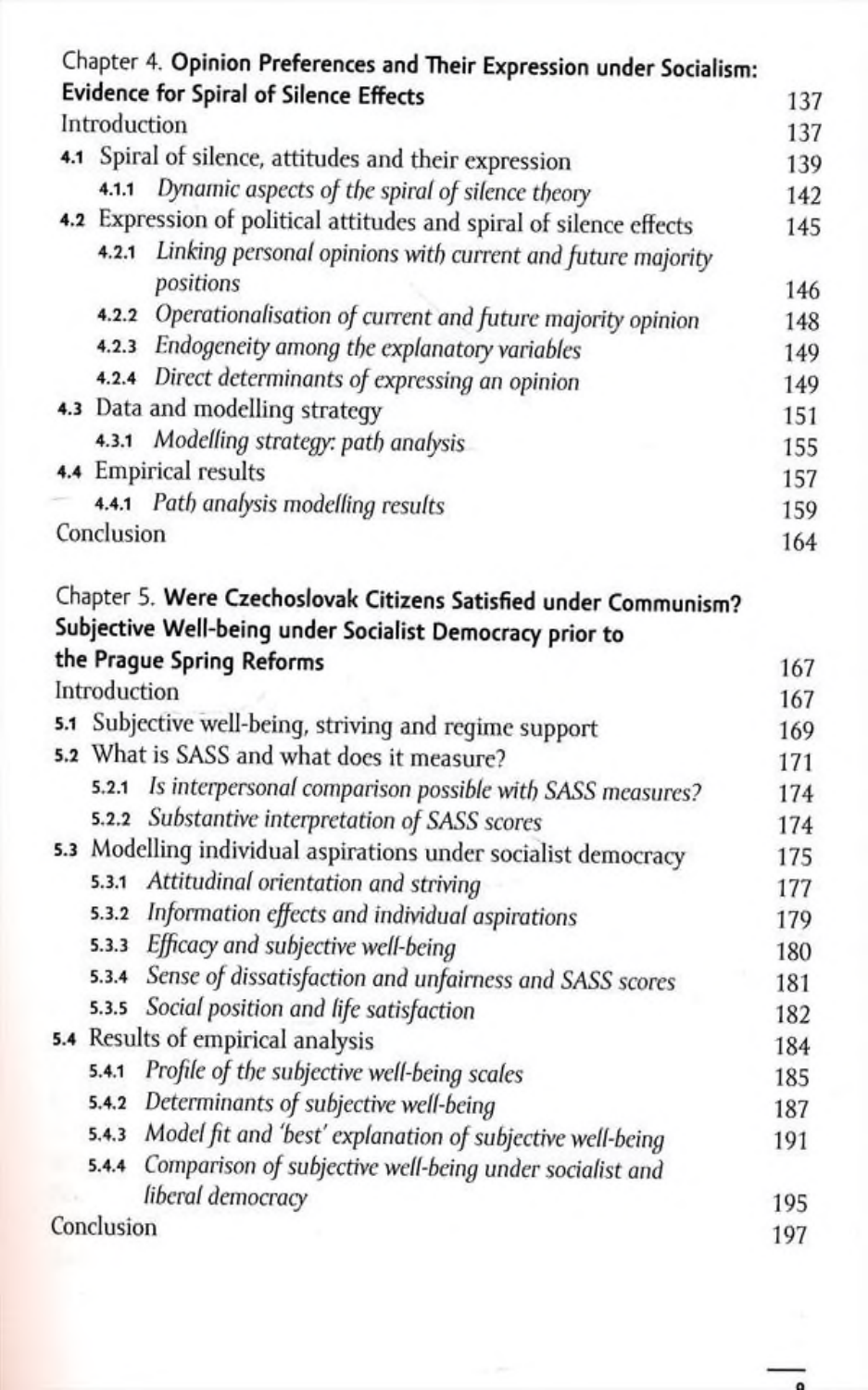| PART 2. MODELLING ATTITUDES TOWARD CITIZEN DUTY                 |     |
|-----------------------------------------------------------------|-----|
| UNDER SOCIALIST AND LIBERAL DEMOCRACY                           | 201 |
| Chapter 6. Testing Rival Models of Citizen Duty under Socialist |     |
| and Liberal Democracy, 1968-2008                                | 202 |
| Introduction                                                    | 202 |
| 6.1 Competing models of citizen duty                            | 204 |
| IP 1: Cognitive engagement model (information)                  | 205 |
| IP 2: General incentives model (motivation)                     | 208 |
| SP 1: Civic voluntarism model (time, money and civic skills)    | 209 |
| SP 2: Equity fairness model (a sense of what is just and fair)  | 211 |
| SP 3: Social capital model (social interaction)                 | 213 |
| 6.2 Results of model testing                                    | 216 |
| IP 1: Cognitive engagement model (information)                  | 217 |
| IP 2: General incentives model (motivation)                     | 220 |
| SP 1: Civic voluntarism model (time, money and civic skills)    | 222 |
| SP 2: Equity fairness model (a sense of what is just and fair)  | 224 |
| SP 3: Social capital model (social interaction)                 | 226 |
| Conclusion                                                      | 228 |
|                                                                 |     |
| Chapter 7. Presence and Level of Enthusiasm for Candidacy       |     |
| under Socialist and Liberal Democracy, 1968-2008                | 230 |
| Introduction                                                    | 230 |
| Conceptualising and modelling citizen activism<br>7.1           | 232 |
| Modelling citizen activism<br>7.2                               | 234 |
| How should zeros be interpreted?<br>7.2.1                       | 235 |
| 7.2.2 How should non-zero values be interpreted?                | 236 |
| 7.3 Continuous data: OLS with normal distribution, 1PM          | 236 |
| 7.4 Methodology: Tobit and Cragg Models                         | 238 |
| Cragg model: A 2PM Tobit model<br>7.4.1                         | 239 |
| Interpreting Cragg model results<br>7.4.2                       | 239 |
| 7.5 Results of model testing                                    | 241 |
| IP 1: Cognitive engagement model (information)                  | 242 |
| IP 2: General incentives model (motivation)                     | 245 |
| SP 1: Civic voluntarism model (time, money and civic skills)    | 247 |
| SP 2: Equity fairness model (a sense of what is just and fair)  | 250 |
| SP 3: Social capital model (interaction)                        | 252 |
| Conclusion                                                      | 256 |